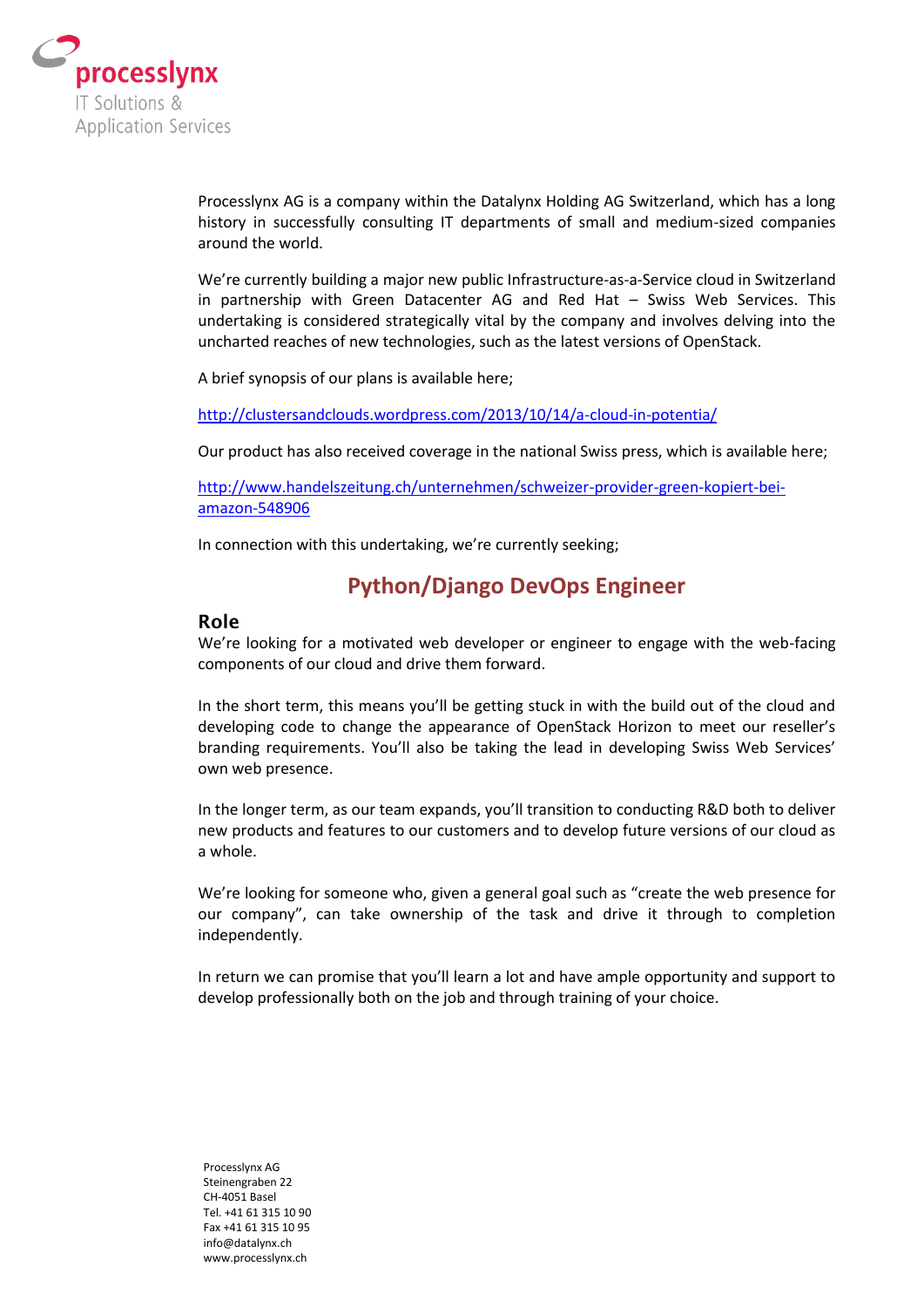

# **Responsibilities**

- Be the team guru for all things internet facing!
- Work with our resellers and tier one customers to design and implement branded web front ends to our OpenStack public cloud for each of them.
- Test and maintain all of these web front ends to ensure security, stability, compatibility, and an excellent customer experience.
- Design, build, and maintain our own web presence.
- Contribute improvements to the OpenStack Horizon project.
- Build and operate Red Hat Enterprise Linux web servers for the above.
- Contribute to the detailed design and build out of our OpenStack cloud.
- Assist with the operation of our OpenStack cloud after we go live.
- Implement performance, capacity, and availability monitoring for all our web front ends, including API end points.
- Work with second and third level technical support from our software vendors when required.
- Devise ways to automate implementation and configuration work using Puppet.
- Conduct research on new features and improvements for our cloud.
- Maintain documentation for all the work you do.

## **Technical Skills**

This is a "wish list" of skills and knowledge we'd like to see, and we're open to considering applications even if you don't have them all (yet!);

## Most Important

- Python and Django Framework
- CSS / LESS
- Web and/or Graphical Design

## Preferable

- Red Hat Enterprise Linux (RHEL) 6
- OpenStack (Havana)
- Databases: MongoDB, Cassandra, and MariaDB (MySQL)
- Apache HTTPD
- Puppet

#### Bonus

- Red Hat Storage 2.x (Gluster)
- KVM

Processlynx AG Steinengraben 22 CH-4051 Basel Tel. +41 61 315 10 90 Fax +41 61 315 10 95 info@datalynx.ch www.processlynx.ch